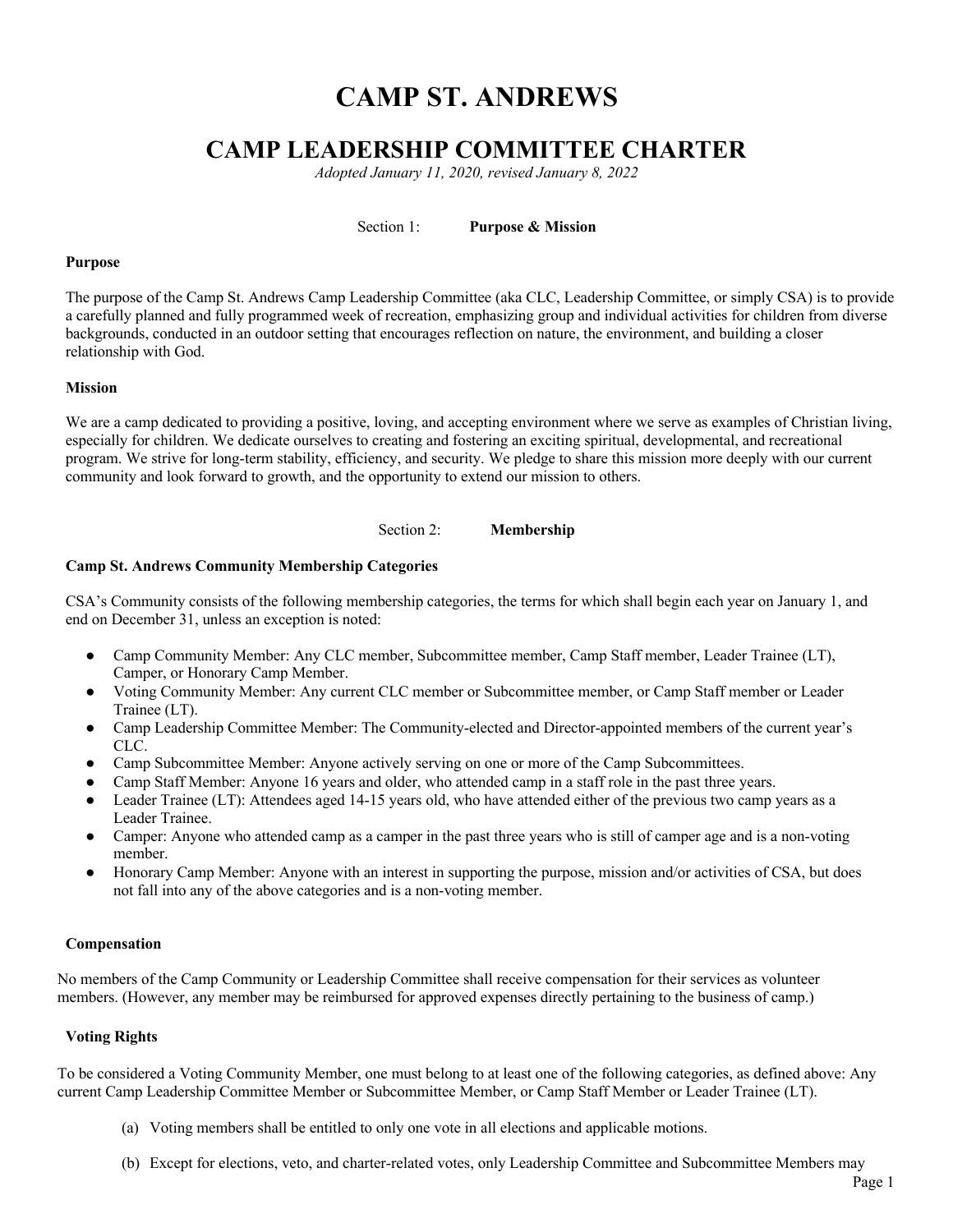vote on motions before the committee. Any vote of the Leadership Committee shall be noted in the minutes and may be made public to the Camp Community.

- (c) Only Leadership Committee members may attend and vote in Leadership Committee Executive Sessions (see Section 3 below), the results of which will be recorded and remain accessible only to Leadership Committee Members.
- (d) Any decision of the Leadership Committee may be vetoed by a two-thirds majority of the eligible Voting Community Members.
- (e) Under special circumstances requiring immediate action of the Leadership Committee, the Leadership Committee Chair or Camp Director may solicit verbal votes via phone or other means. The tallies will be verified and may be made public in the following month's minutes. Each Leadership Committee Member shall provide written confirmation of any verbal votes within 10 days.

#### Section 3: **Meetings**

#### **Leadership Committee Meetings**

The Leadership Committee shall meet monthly, with the exceptions of February and July. Required Leadership Committee actions shall be outlined in the CLC Internal Schedule at the end of this document, which shall be replicated separately in the official CLC file-sharing platform.

Leadership Committee Meetings shall be held at any place determined by the Leadership Committee Chair. Notice of the time and place of the Leadership Committee Meetings must be posted for all Leadership Committee Members and Camp Community members at least 15 days before the date of the meeting. Meetings can also be held via conference call. All CLC meetings will be open to the Camp Community, however, the Leadership Committee Chair or a majority of the Leadership Committee may adjourn to an Executive Session for discussion of items / issues deemed not appropriate for general community discussion (i.e. disciplinary actions, contract negotiations, staffing issues, etc).

#### **Special Meetings**

Special meetings of the Leadership Committee may be called by the Leadership Committee Chair, or by a majority of the Leadership Committee Members, with either written notice, phone notice or approved electronic means at least five days in advance. Special meetings may be open or closed to the Camp Community, based upon a majority decision of the Leadership Committee.

# **Quorum for Meetings**

A Quorum of the Leadership Committee will exist when the number of Committee Members present equals not less than 51% of the current term Committee Members. Except where noted, motions and elections shall be passed with a simple majority of the voting members present at the meeting. The members present at a meeting represented by a quorum may continue to transact business until adjournment, even if the withdrawal of some members results in representation less than a quorum. Members who join by teleconference within fifteen minutes of meeting start, and who attend for a minimum of 30 consecutive minutes, count towards the quorum.

#### **Action without a Leadership Committee Meeting**

Any action by the Leadership Committee may be taken without a meeting if all Leadership Committee members are notified and a majority of the Leadership Committee individually or collectively consent to the action (to be submitted in writing within five days).

#### Section 4: **Leadership Committee Roles and Responsibilities**

#### **Purpose**

The Leadership Committee shall act as the governing body of CSA, responsible for managing and facilitating the program and events for the calendar year. The CLC shall be acquainted with the operation, potential, and needs of the camp. This familiarity enables the CLC to make decisions regarding

(a) Necessary financial support from the Community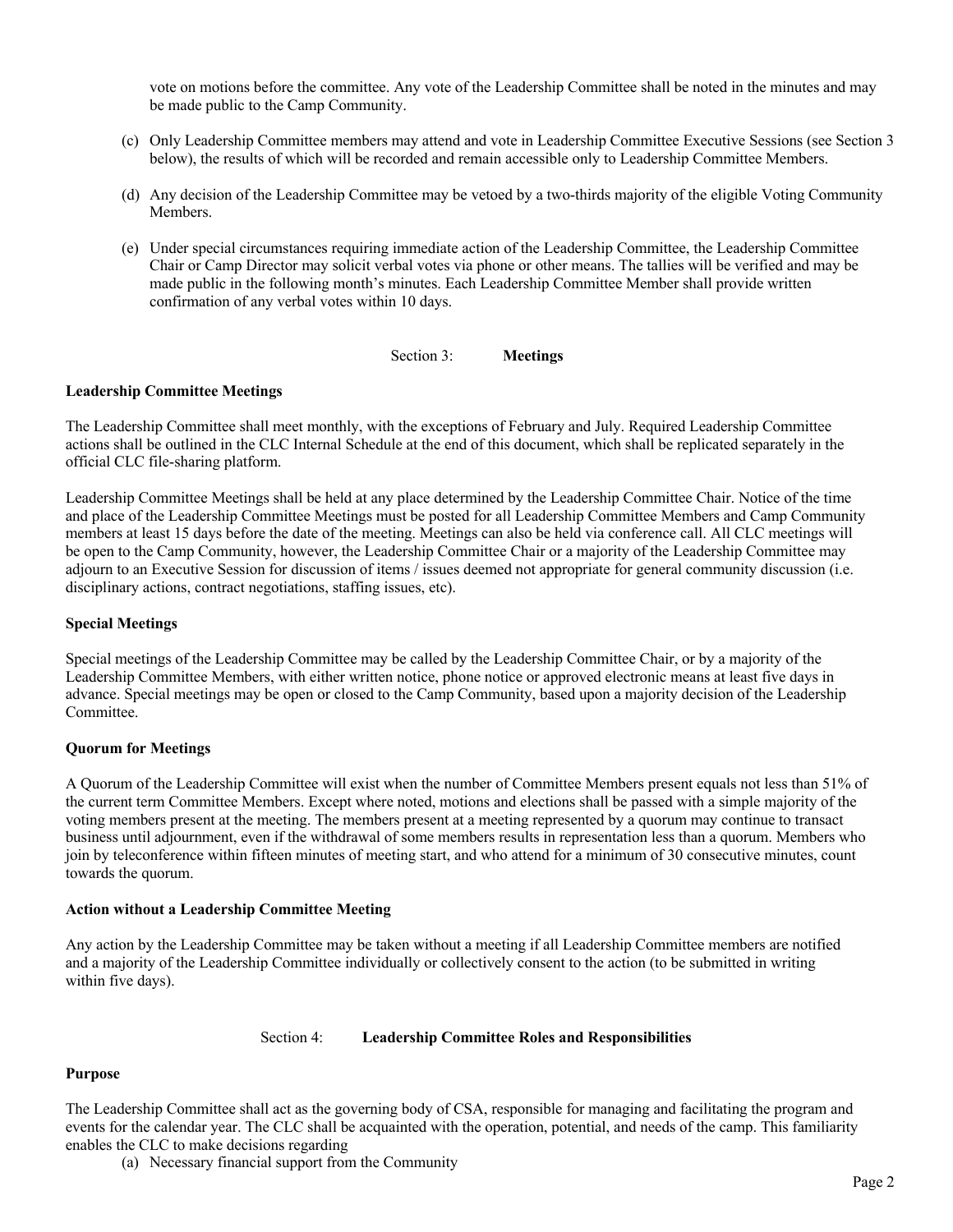- (b) Prices for Camp
- (c) Purpose and Mission
- (d) Direction of Camp
- (e) Fundraising
- (f) Promotion
- (g) Training
- (h) Facility
- (i) Program
- (j) Scarf
- (k) Spirit
- (l) Campfire
- (m) Staffing
- (n) Recruiting
- (o) Supplies and Procurement
- (p) Chapel and worship
- (q) Electing CLC representatives to the Camp St Andrews Inc. Board of Directors
- (r) All other CSA activities, events and items

# **Expectations**

Any member of the Leadership Committee is among the highest representation of Camp St. Andrews. Therefore, it is expected that every Leadership Committee Member attend all meetings, act in a manner that reflects wholesome Christian values and morals, and share and emulate CSA's mission.

# **Nominations for Camp Leadership Committee Positions**

- (a) Nominations for elected positions (Camp Director, Medical Director, Chaplain, Scarf Director, Member-At-Large and Registrar) shall only be allowed by self-nomination. Nominations will be sent in writing to the Leadership Committee. The deadline for nominations shall be specified in the CSA Internal Schedule.
- (b) Nominations for Director appointed positions (Asst. Director, Program Director, Bookkeeper, Spirit Director, Archery Director, Operations Director) shall only be allowed by self-nomination. Nominations will be sent in writing to the Camp Director Elect. Deadline for nominations shall be specified in the CSA Internal Schedule. In the event there is no Camp Director Elect, nominations shall be sent to the current Camp Director or Leadership Committee Chair.
- (c) Nominations for Staff Liaison positions shall only be allowed by self-nomination. Nominations shall be sent in writing to the Leadership Committee. Deadline for Nominations shall be specified in the CSA Internal Schedule.
- (d) Self-nominations for Camp Leadership Committee Chair may be submitted to and will be elected by the incoming CLC members.

# **Termination/Removal from Office**

With good cause, any Leadership Committee member may be removed from office by a two-thirds majority vote of the remaining Leadership Committee members. Before such action, however, the Leadership Committee member in question must be notified in writing that his/her removal is being considered by the Leadership Committee, and an opportunity must be given to the member in question to address the Leadership Committee in his/her defense.

# **Number of Leadership Committee Members**

The voting membership of the Leadership Committee shall consist of the Camp Director, Assistant Camp Director, Registrar, Assistant Registrar, Registrations Account Manager, Bookkeeper, Program Director, Spirit Director, Medical Director, Chaplain, Scarf Director, three camp community Members-at-Large, Archery Director, and Operations Director.

In addition, up to three Camp Staff Liaisons may be elected by a majority vote of the Leadership Committee. Staff Liaisons shall have voting rights, but their presence shall not count toward a quorum at meetings.

# Other members:

(a) The CLC may request the prior year's CLC Chair to serve in a non-voting position to aid transition.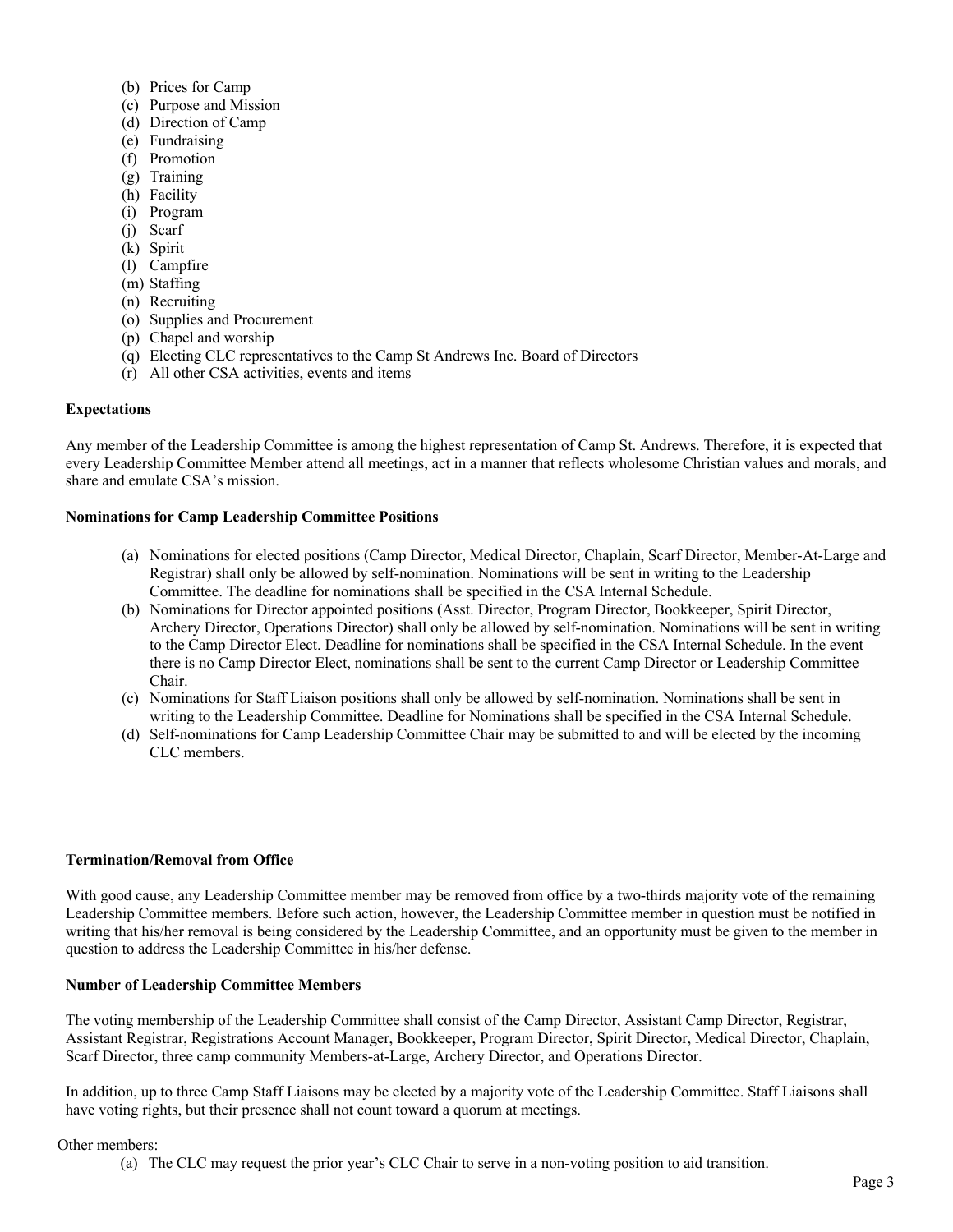(b) In the interest of financial transparency between the CLC and the CSA, Inc. Board of Directors, the duly appointed Treasurer of CSA, Inc. shall retain a non-voting position on the CLC. The CSA, Inc. Treasurer's presence shall not count toward quorum at CLC meetings.

Note: The Leadership Committee composition must always remain with a majority of CLC Members being of the Camp Community who have attended the week of CSA within the last two years.

# **Terms of Leadership Committee Members**

Terms of the Leadership Committee Members are one-year terms, to coincide with CSA's fiscal year. An exception exists with the Members-at-Large, which are three-year, staggered terms, so that in any given year, there will be at least two CLC members with knowledge of prior CLC happenings.

# **Vacancies**

Vacancies in the Leadership Committee shall be filled by a majority vote of the remaining CLC members. The CLC must notify the Camp Community within 14 days of the official announcement of the vacancy, and may schedule a Special Camp Meeting within a reasonable amount of time of the vacancy to elect a new person, depending upon the position vacated and the timing. If the vacancy occurs within 90 days prior to the start of the week of camp, then the CLC has authority to fill the vacancy by majority vote without Camp Community approval, but the community must be notified. The replacement will assume all of the rights and responsibilities of the vacated position.

- (a) Vacancy of Camp Director:
	- (i) If the Assistant Camp Director role is currently filled, that person will assume the role of Camp Director, and shall appoint an Assistant Camp Director.
	- (ii) In the absence of an Assistant Camp Director, the Leadership Committee will nominate and elect a new Camp Director for the remainder of the Camp year. The new Camp Director shall appoint a new person for Assistant Camp Director.
	- (iii) In the absence of new Camp Director candidates, the Leadership Committee Chair assumes the responsibilities of Camp Director, unless a replacement is elected prior to current year's camp.
	- (iv) The replacement Camp Director may not replace other Leadership Committee members, except to fill the resulting vacancies.
- (b) Vacancy of the Assistant Camp Director
	- (i) Camp Director shall appoint someone to fill the position.
- (c) Vacancy of the Bookkeeper, Program, Archery, Operations or Spirit Directors
	- (i) Camp Director shall nominate someone to fill the position, and the Leadership Committee approves the position.
- (d) Vacancy of the Scarf Director, Chaplain, Medical Director, or Registrar
	- (i) The Leadership Committee will elect a temporary replacement to be approved by the Camp Community at the next camp meeting.
- (e) Vacancy of one of the three Members-at-Large
	- A vacancy announcement must be sent within a reasonable amount of time to the camp community, and a replacement election will occur at the next camp meeting.
	- (ii) The Leadership Committee may still conduct business with the vacancy.

# **Camp Community Authority**

CSA CLC members serve the Camp Community members who elected them, and are responsible for communicating about specific events, relevant changes (such as modifications to this charter document), upcoming CLC elections, election results, and CLC membership vacancies. Required community communications shall be distributed to subscribed Camp Community members — at minimum — via e-mail and through CSA's primary social media page (such as Facebook).

The CLC shall also make every effort to keep the official CSA website "Announcements" page up to date with the above communications, and to also share relevant updates via other popular social media platforms.

# **Applicants for Camp Director**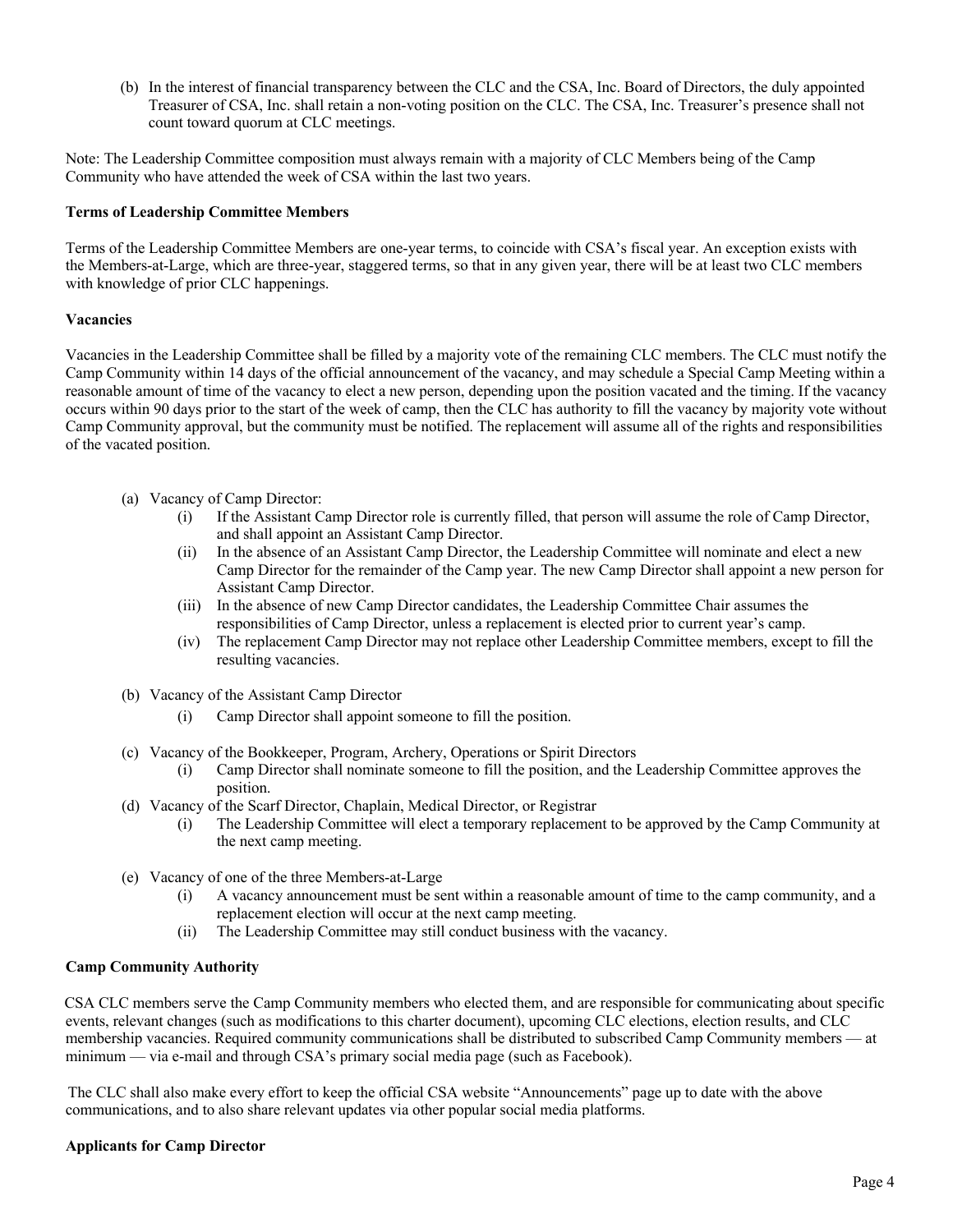It is the responsibility of the Leadership Committee to approve or reject the Camp Director applicants for the new year, to be voted on at the October Camp Meeting.

# **Dual / Shared positions**

The potential exists for one person to be elected to more than one position in a camp year. Anyone willing to accept both positions' responsibilities, and is capable of fulfilling the duties of both — without detriment to either or both positions — may do so with Leadership Committee approval. Even though that person holds two positions, they still only get one vote.

# **Leadership Committee Chair**

The Leadership Committee Chair shall:

- (a) be elected by the Leadership Committee once all of the positions are filled (except staff liaisons).
- (b) preside at and run all CLC meetings, or delegate as required.
- (c) determine the time and place of all CLC meetings.
- (d) set agenda items.
- (e) entertain motions for discussion.
- (f) keeps order at all CLC meetings.
- (g) shall not vote unless to break a tie at CLC meetings.
- (h) perform these duties in addition to the assigned duties of their respective positions.
- (i) be responsible for their own conduct.
- (j) have completed a background check.

# **Camp Registrar**

The Camp Registrar shall:

- (a) be approved by the Camp Community.
- (b) attend all CLC meetings.
- (c) be responsible for the registration duties of CSA.
- (d) Oversee Registrations Account Manager's responsibilities, including financial reporting of transactions are provided to the Bookkeeper, including deposits of monies received for registration, transportation, merchandise; monies refunded; camperships, credits, and donations received via registration.
- (e) be responsible for mailings, postings and notifications with regards to camp registration.
- (f) take direction from the Camp Director, provided that the direction is not in direct conflict with the purpose and mission set in this Charter, or in conflict with the CLC.
- (g) be responsible for camper and leader-trainee registrations and staff applications, including managing the registration website and portal.
- (h) be responsible for their own conduct.
- (i) have completed a background check.

# **Assistant Camp Registrar**

The Assistant Camp Registrar shall:

(a) be nominated by the Camp Registrar.

(b) be approved by the Camp Community.

- (c) attend all CLC meetings.
- (d) be responsible for aiding the registrar with the registration duties of CSA.
- (e) be responsible for aiding the registrar with mailings, postings and notifications with regards to camp registration.

(f) take direction from the Camp Director, provided that the direction is not in direct conflict with the purpose and mission set in this charter, or in conflict with the CLC.

(g) aid the registrar with camper and leader-trainee registrations and staff applications, including managing the registration website and portal.

- (h) be responsible for their own conduct.
- (i) have completed a background check.

# **Registrations Account Manager**

The Registrations Account Manager shall:

- (a) be nominated by the Camp Registrar.
- (b) be approved by the Camp Community.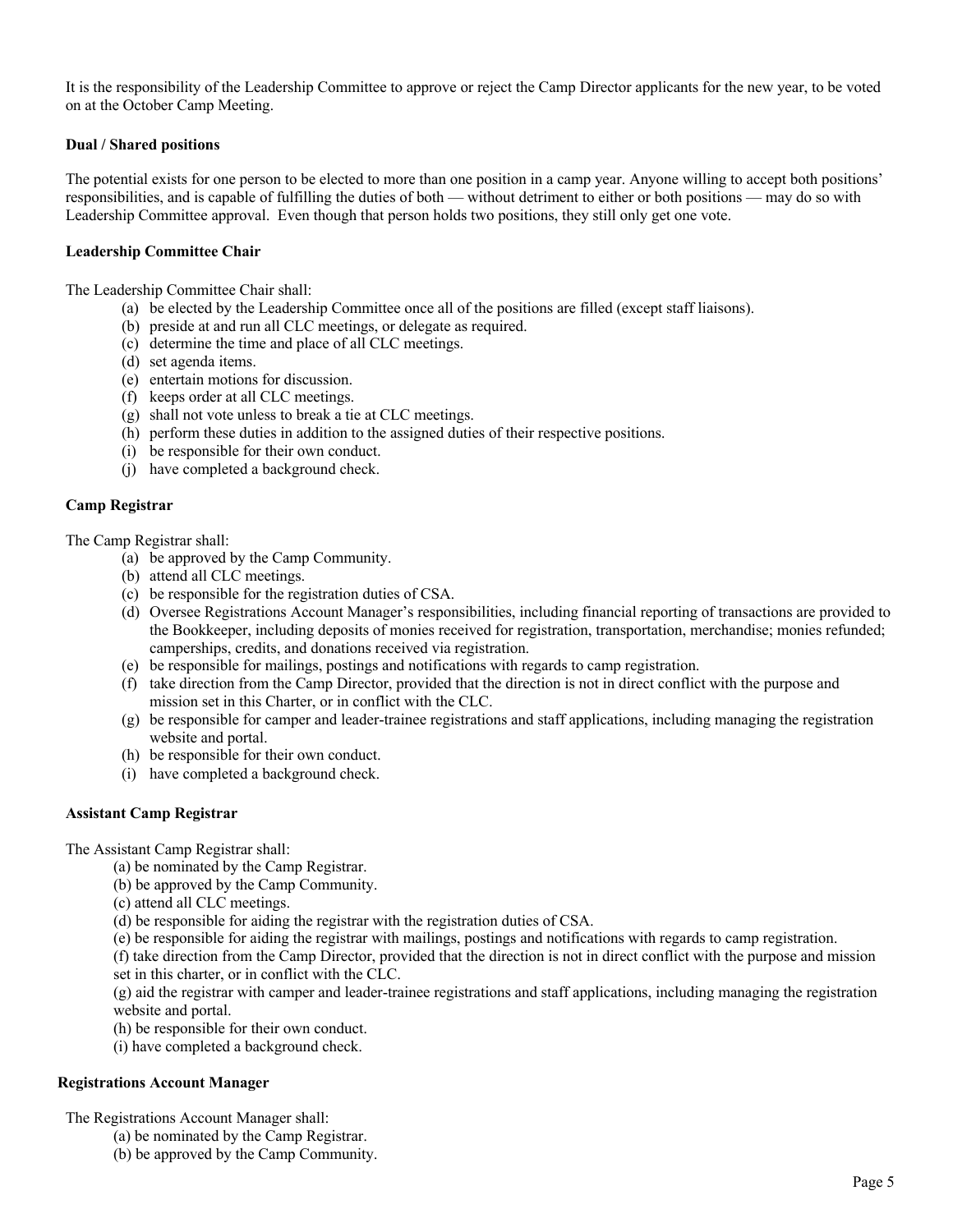(c) attend all CLC meetings.

(d) utilize the camp registration program.

(e) be responsible for any required adjustments to invoices and payments for camp registrants, as well as

communicating with registrants regarding such adjustments, including:

- i. addition of charges to registrants' accounts, as needed, including bus ride home, merchandise, or other fees missed during or after registration.
- ii. apply discounts and credits to registrants' accounts, as needed, including Bring-a-Friend discount, financial aid, fireworks booth volunteer hours, and bus chaperoning.
- iii. apply prior year credit balances to current registrations.
- iv. cancel registrations and refund fees as needed.
- v. provide Bookkeeper with relevant documentation/reporting.

(f) manage the financial aid approval process, including:

- i. ensure required financial aid form(s) are completed for all requests by deadline date.
- ii. send reminders to registrants to complete forms if they checked the financial aid box.
- iii. meet/confer with Financial Aid Committee to review requests on regular schedule.
- iv. maintain tracking report for financial aid; match to budget.
- v. communicate with registrants regarding financial aid awards/status and other account-related questions.
- (g) be responsible for their own conduct.

(h) have completed a background check.

# **Camp Director**

The Camp Director shall:

- (a) be a minimum of 25 years old at the time of camp.
- (b) have a minimum of two seasons of relevant experience in CSA activities.
- (c) be elected by the Camp Community.
- (d) attend all CLC meetings.
- (e) be responsible for all activities associated with the execution of the week of CSA.
- (f) take direction from the Leadership Committee, and structure the week of CSA, provided the direction is not in direct conflict with the purpose and mission set in this charter.
- (g) appoint the following positions with approval of the Camp Community:
	- (i) Bookkeeper.
	- (ii) Program Director.
	- (iii) Spirit Director.
	- (iv) Archery Director.
	- (v) Operations Director.
- (h) appoint, without approval of the Camp Community, the Assistant Camp Director.
- (i) be trusted to make decisions on behalf of CSA.
- (j) be responsible for the welfare of everyone at camp.
- (k) serve as primary contact between facility management and CSA.
- (l) be on duty at all times while at camp.
- (m) meet with Program Director, Assistant Camp Director, Chaplain, Operations Director, and Medic daily to coordinate activities and discuss any issues while at camp.
- (n) take opportunities to coach and mentor leadership skills with all staff.
- (o) always be available to relieve any position (or find relief) as needed for emergencies while at camp.
- (p) is a member of the Tribunal.
- (q) be responsible for their own conduct.
- (r) have completed a background check.

# **Assistant Camp Director**

The Assistant Camp Director shall:

- (a) be a minimum of 25 years old at the time of camp.
- (b) have a minimum of two seasons of relevant experience in CSA activities.
- (c) be appointed by the Camp Director.
- (d) attend all CLC meetings.
- (e) be responsible for assisting in all activities associated with the execution of the week of CSA as directed by the Camp Director.
- (f) take direction from the Camp Director, and structure the week of CSA, provided the direction is not in direct conflict with the purpose and mission set in this charter or in conflict with the CLC.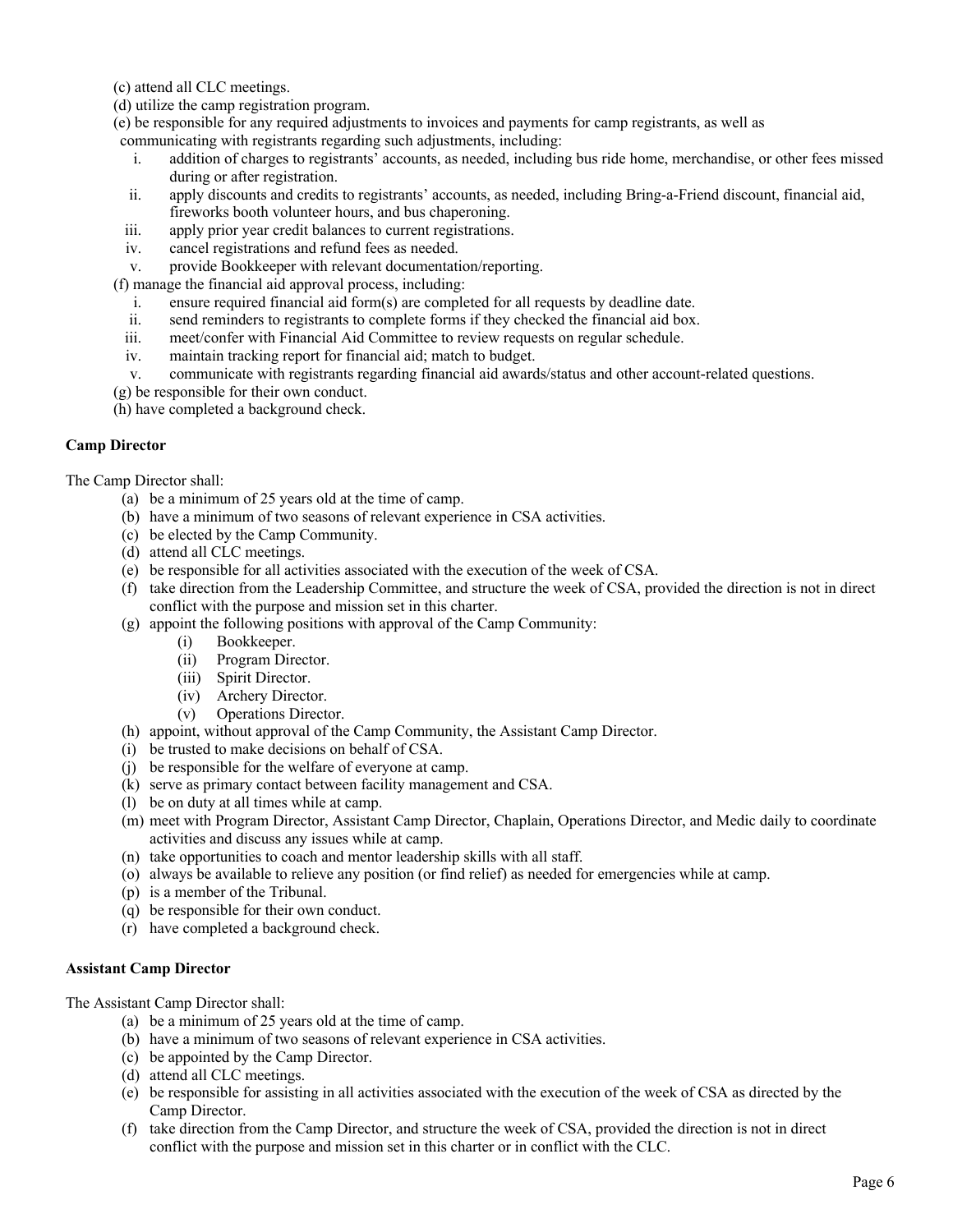- (g) Assume the responsibilities of the Camp Director in their absence at CLC Meetings or during the week of CSA.
- (h) be the Chair of the Transportation and Staffing Committees.
- (i) report to Camp Director while at camp.
- (j) assume responsibility for the welfare of all campers, and cabin staff assigned to him/her.
- (k) be on duty at all times while at camp.
- (l) meet with CITs, Counselors and Unit Directors daily to coordinate activities and discuss any problems.
- (m) take opportunities to coach and mentor leadership skills with cabin staff.
- (n) always be available to relieve any cabin staff position (or find relief) as needed for emergencies.
- (o) is a member of the Tribunal
- (p) shall be responsible for their own conduct.
- (q) have completed a background check.

#### **Program Director**

The Program Director shall:

- (a) be nominated by the Camp Director and approved by the Camp Community.
- (b) attend all CLC meetings.
- (c) appoint an Assistant Program Director (non-CLC position), if possible, to assist with Program duties at camp, and to train for future Program Director position.
- (d) be responsible for composing the schedule of events for the entire week, including but not limited to meal plans, canteen and coordinating with facility contacts.
- (e) be responsible for directing all of the program activities associated with the week of CSA, as directed by the Camp Director.
- (f) take direction from the Camp Director, and structure the programs for the week of CSA, provided the direction is not in direct conflict with the purpose and mission set in this charter or in conflict with the CLC.
- (g) be the Chair of the Program Committee.
- (h) report to Camp Director while at camp.
- (i) assume responsibility for the welfare of all Leader Trainees and Program Staff assigned to him/her.
- (j) be on duty at all times while at camp.
- (k) meet with Unit Directors and Spirit Director daily to coordinate activities.
- (l) take opportunities to coach and mentor leadership skills with Program Staff.
- (m) always be available to relieve any Program Staff position (or find relief) as needed for emergencies.
- (n) is a member of the Tribunal.
- (o) be responsible for their own conduct.
- (p) have completed a background check.

# **Spirit Director**

The Spirit Director shall:

- (a) be nominated by the Camp Director and approved by the Camp Community.
- (b) attend all CLC meetings.
- (c) appoint an Assistant Spirit Director/Campfire Director (non-CLC position), if possible, to assist with Spirit/Campfire duties at camp, and to train for future Spirit Director position.
- (d) be responsible for the Spirit/Theme of camp, and coordinate all activities with Program Director prior to and at camp as needed, keeping the Spirit/Theme alive through theme participation, announcements, involving the campers and staff in exciting activities during non-session activities.
- (e) be responsible for the scheduling and running (or delegation to a dedicated campfire director) of campfire during the week of CSA.
- (f) structure Spirit/Theme and Campfire programs for the week of CSA as directed by the Camp Director, provided the direction is not in direct conflict with the purpose and mission set in this charter or in conflict with the CLC.
- (g) be the Chair of the Spirit Committee.
- (h) reports to Camp Director while at camp.
- (i) must be capable of filling in and assuming the responsibilities of Program Director if needed.
- (j) be responsible for Campfire being conducted in a manner befitting and appropriate to CSA and its purpose, mission, and good taste.
- (k) be responsible for their own conduct.
- (l) have completed a background check.

# **Medical Director**

The Medical Director shall: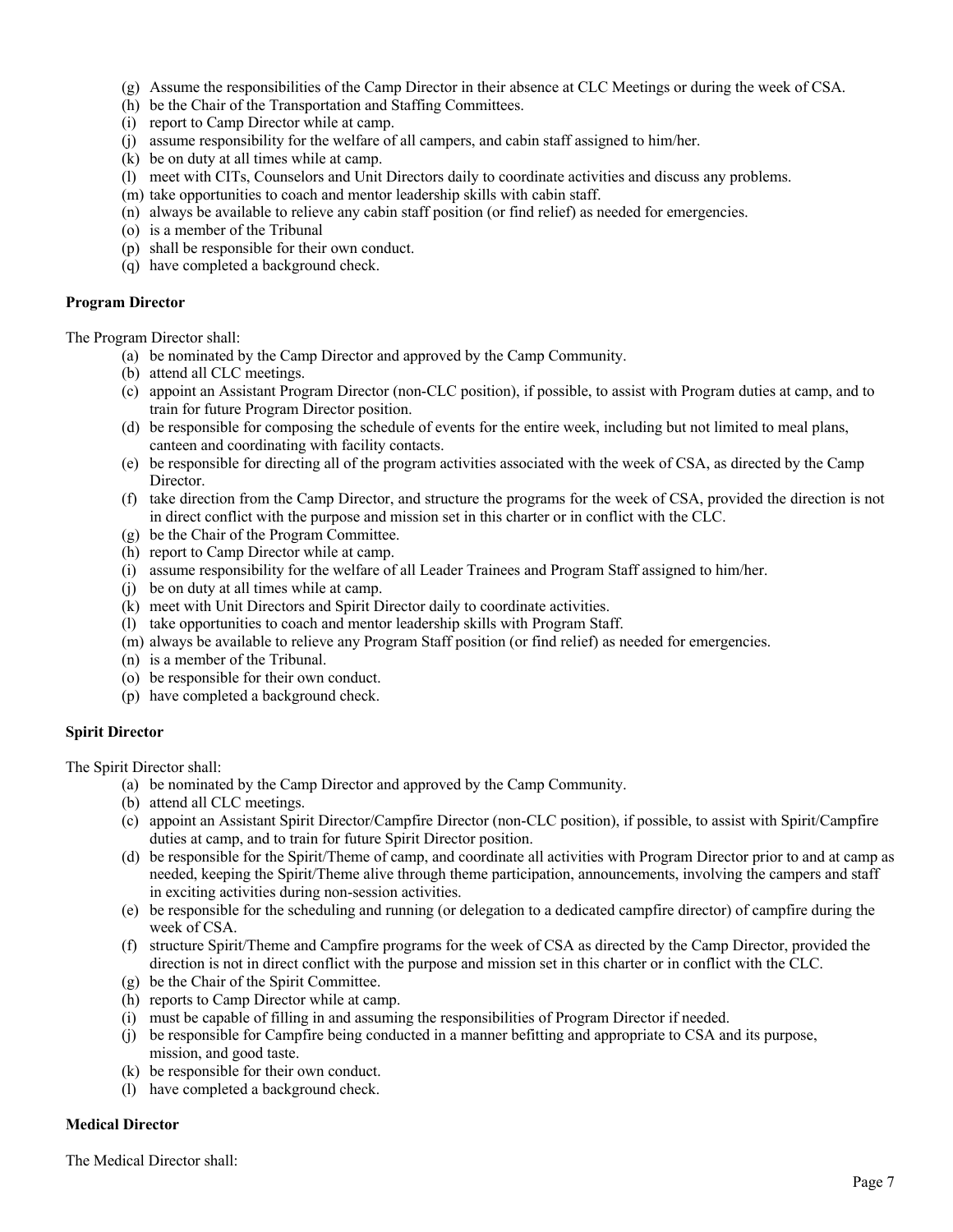- (a) be elected by the Camp Community.
- (b) attend all CLC meetings.
- (c) appoint an Assistant Medical Director/Medic (non-CLC position), if possible, to assist with medical duties at camp, and to train for future Medical Director position.
- (d) be responsible for acting as the primary safety contact for all of camp, and ensuring that the week of CSA, campers and staff, comply with all safety and medical regulations.
- (e) take direction from the CLC, and structure safety and training programs for the week of CSA, provided the direction is not in direct conflict with the purpose and mission set in this charter.
- (f) be the Chair of the Training Committee.
- (g) possess the required and necessary certification in First Aid/Lifesaving and CPR, plus whatever other certification necessary for the position as required by ACA, state regulations, any governing bodies that Camp St. Andrews affiliates themselves with, and/or our insurance agreement.
- (h) reports to Camp Director while at camp.
- (i) be responsible for the safety of everyone at camp.
- (j) be responsible for securing the medications of those attending, and distribution of said medications.
- (k) must maintain and ensure camper and staffer confidentiality.
- (l) be on duty or available at all times while at camp.
- (m) is a member of the Tribunal.
- (n) be responsible for their own conduct.
- (o) have completed a background check.

Special Exclusion – Shared Responsibility

In the event that the position is shared between two people (i.e. one person is fulfilling the role of Medical Director during the year and a second fulfilling the role of Medic during the week of camp) the division of responsibilities shall be as follows:

- (a) Medical Director: Shall meet criteria of items  $(a),(b),(d),(e)$  &  $(m \& n)$  as listed above. While certification in medical protocols is a plus, it will not be required to fulfill the position as it will be deemed an administrative position. The Medical Director shall be a member of the Tribunal during the week of camp.
- (b) Medic: Shall meet the criteria of items (c), (f), (j) & (m) as listed above. However, if the Medic is contractually provided by the rental facility they shall be exempt from item  $(m & n)$  provided the facility requires a background check and the Medic has passed it. The Medic will not be an official member of the Tribunal, but has the ultimate authority during week of camp, whenever there is a concern for safety.

# **Chaplain**

The Chaplain shall:

- (a) be elected by the Camp Community.
- (b) attend all CLC meetings.
- (c) be responsible for acting as a spiritual advisor for all of camp, and ensuring that the week of CSA maintains a purpose to promote Christian values, fulfill our mission, and never lose sight of our primary purpose.
- (d) take direction from the CLC, and structure a spiritual program for the week of CSA, provided the direction is not in direct conflict with the purpose and mission set in this charter.
- (e) preferred to be a working or retired member of the clergy but not required, if none available, be approved by the CLC.
- (f) reports to Camp Director while at camp.
- (g) be responsible for the preparation and execution of chapel each day, and present a program in a manner appropriate and understandable to children, involving the children as much as possible.
- (h) is a member of the Tribunal.
- (i) be responsible for their own conduct.
- (j) have completed a background check.

# **Scarf Director**

The Scarf Director shall:

- (a) be elected by the Camp Community.
- (b) attend all CLC meetings.
- (c) appoint an Assistant Scarf Director (non-CLC position), if possible, to assist with Scarf duties at camp, and to train for future Scarf Director position.
- (d) be responsible for directing all of the scarf activities associated with the week of CSA, both during camp and before camp.
- (e) take direction from the Camp Director, and structure the Scarf program for the week of CSA, provided the direction is not in direct conflict with the purpose and mission set in this charter.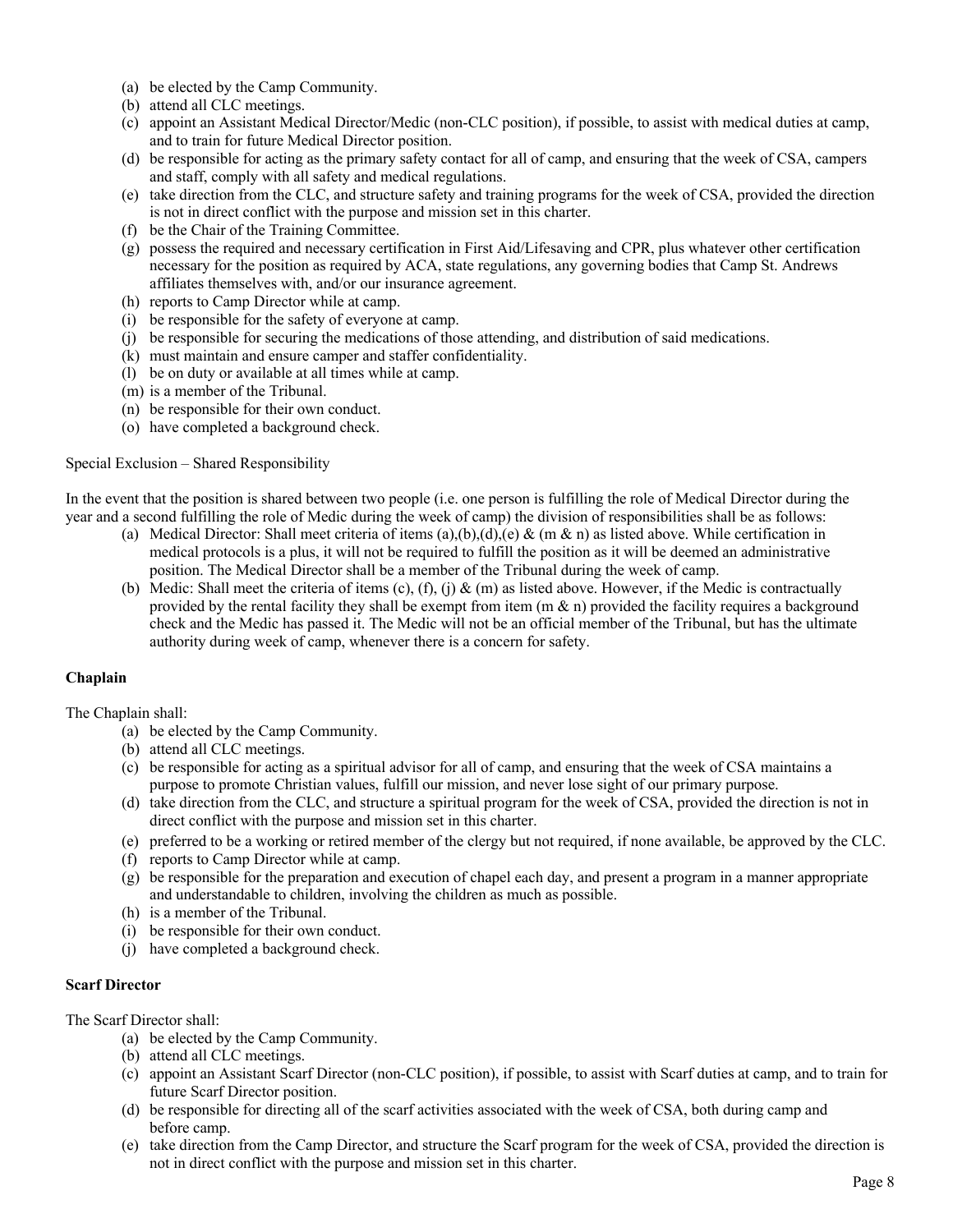- (f) be the Chair of the Scarf Committee.
- (g) reports to Camp Director while at camp.
- (h) have accepted the challenge of the White Scarf.
- (i) be responsible for scheduling scarf ceremonies with the Program Director to minimize conflicts with camp activities.
- (j) be responsible for conducting or delegating scarf discussions in a group or individual setting.
- (k) is an alternate member of the Tribunal.
- (l) be responsible for their own conduct.
- (m) have completed a background check.

# **Bookkeeper**

The Bookkeeper shall:

- (a) be nominated by the Camp Director and approved by the Camp Community.
- (b) attend all CLC meetings.

(c) be responsible for the finances and preparing checks on behalf of CSA, for approval by Camp Director (checks over \$10,000 require two signatures).

- (d) maintain all accounts for CSA.
	- (e) report all finances to the CLC as follows:
		- (i) maintain monthly income and expenditure reports.
		- (ii) maintain and report the financial status to the CLC, including balances in all accounts.
		- (iii) prepare the annual budget to be approved by the CLC by the March meeting.
	- (iv) prepare and present actual year-end financial reports to the CLC by the following fiscal year January meeting.
	- (f) assist the CSA Inc. Treasurer in preparation of annual state and federal non-profit tax returns and other required filings. (g) be responsible for approving expenditures and reimbursements for Camp and CLC members.

(h) take direction from the Leadership Committee on Leadership Committee related issues, provided that the

direction is not in direct conflict with the purpose and mission set in this charter.

(i) take direction from the Camp Director on Camp related issues, provided the direction is not in direct conflict with the purpose and mission set in this charter.

- (j) be responsible for their own conduct.
- (k) if required, have completed a background check.

# **Operations Director**

The Operations Director shall:

- (a) be nominated by the Camp Director and approved by the Camp Community.
- (b) attend all CLC meetings.
- (c) appoint an Assistant Operations Director (non-CLC position), if possible, to assist with operations duties at camp, and to train for future Operations Director position.
- (d) be primary point of contact at camp for:
	- (i) all facilities needs during the week of camp (see job description).
	- (ii) physical assets.
	- (iii) walkie-talkies and satellite phones such as charging, swapping, distribution.
	- (iv) inventory management while on site.
	- (v) coordinating with CJH to designate where Staff Dry Storage and Canteen product will be stored.
	- (vi) works closely with Program Director, Spirit Director, Director, LT UD's to ensure above duties are accomplished and resources distributed/returned.
	- (vii) all printing and merch needs: T-shirt distribution, awards print-outs, certifications during the week of camp.
- (e) conduct themselves in a manner that is not in direct conflict with the purpose and mission set in this charter or in conflict with the CLC.
- (f) be responsible for their own conduct.
- (g) have completed a background check.

# **Archery Director**

The Archery Director shall:

- (a) be nominated by the Camp Director and approved by the Camp Community.
- (b) attend all CLC meetings.
- (c) must hold a level two certification through USA Archery.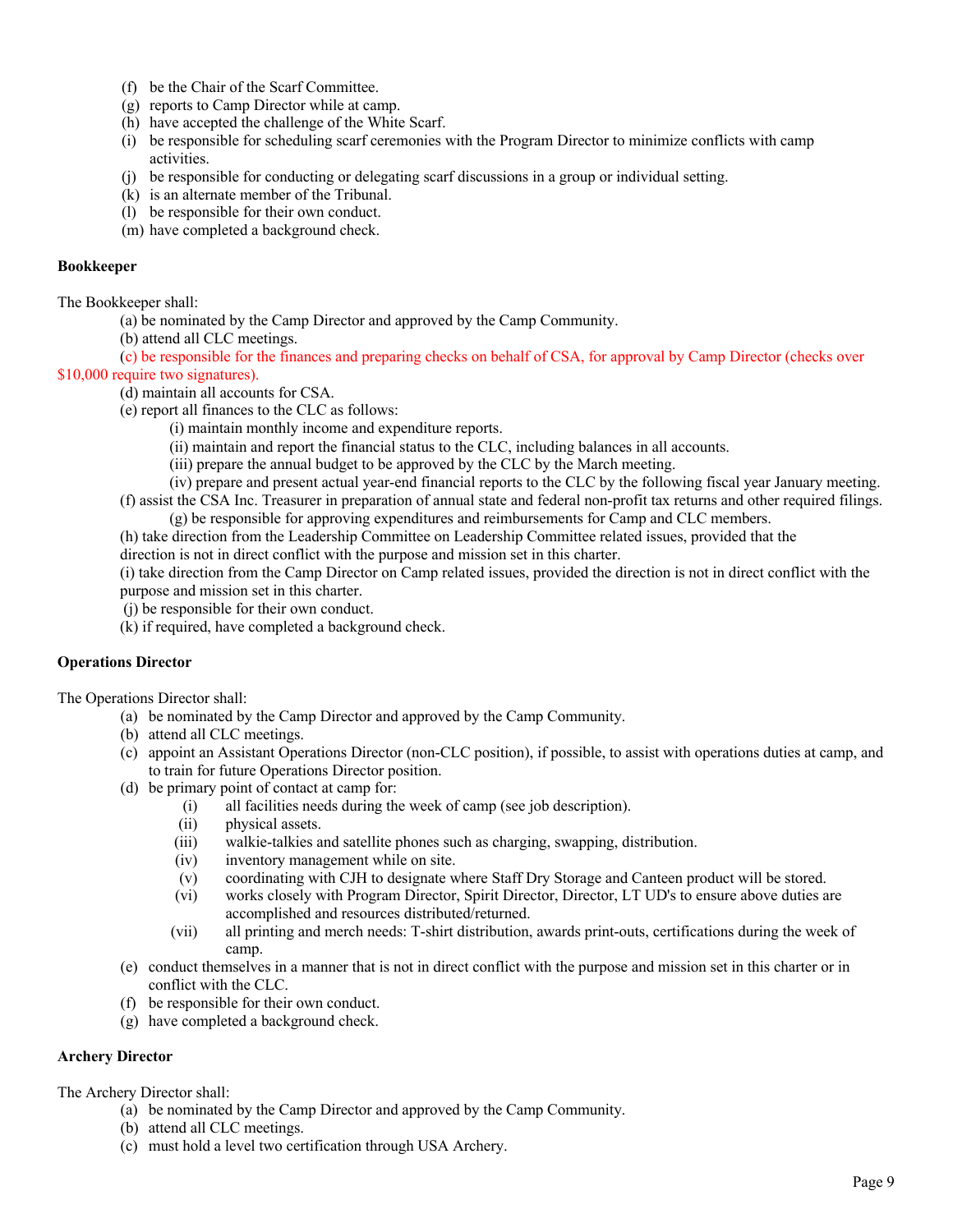- (d) be responsible for ensuring all certifications and state-specific compliance requirements are met for self and staff.
- (e) be responsible for inventory management for owned gear, owning the process and participants for set up and tear down activities.
- (f) be responsible for compiling a materials request for additional purposes (quote, timing, business case), executing or delegating the execution of materials
- (g) structure the Archery Program for the week of CSA as directed by the Camp Director, provided the direction is not in direct conflict with the purpose and mission set in this charter or in conflict with the CLC.
- (h) be the Chair of the Archery Committee.
- (i) reports to Program Director while at camp.
- (j) be responsible for their own conduct.
- (k) have completed a background check.

#### **Member-at-Large (3)**

#### The Members-at-Large shall:

- (a) be elected by the Camp Community.
- (b) attend all CLC meetings.
- (c) be responsible for representing the needs and wishes of the Camp Community.
- (d) conduct themselves in a manner that is not in direct conflict with the purpose and mission set in this charter or in conflict with the CLC.
- (e) assume the role of an open Committee Chair.
- (f) be responsible for their own conduct.
- (g) have completed a background check.

#### **Staff Liaison (3)**

The Staff Liaisons shall:

- (a) be elected by the CLC.
- (b) attend a majority of CLC meetings.
- (c) be responsible for representing the needs and wishes of the Camp Staff and Leader Trainees.
- (d) conduct themselves in a manner that is not in direct conflict with the purpose and mission set in this charter or in conflict with the CLC.
- (e) be responsible for their own conduct.
- (f) If required, have completed a background check.

Section 5: **Camp Committees and their Duties**

# **Staffing Committee Chair: Assistant Director, Co-Chair: Registrar**

This committee will approve new staff applications as well as determine staff placement during the week of camp. This committee will develop and refine the process for cabin and program assignment suggestions (some assignments will require Director approval). This committee will work with the Training Committee to ensure collaboration for our new, transitioning, and veteran staff. This committee will work with the Registrar to receive staff preferences, ask for and receive past evaluations, provide feedback for future Staff application information. This committee will work to refine the Staff evaluation survey and process as well as own the post camp Staff Survey content and results presentation.

# **Events Committee Chair: CLC Volunteer**

This committee works to increase camp participation through local events and campaigns. The committee will agree on which camp fairs/events, what fundraising activities or events to do, work with bookkeeper to ensure budget and payment, determine and solicit help for who will work those events, how those booths or event will be run, organize materials needed, and develop a post-event process. The post-event process can include but is not limited to: best practices learned, ideas for future events, and a report to the CLC of outcome (campers, fundraising, etc.). It is encouraged to ask for community (especially parents) participation.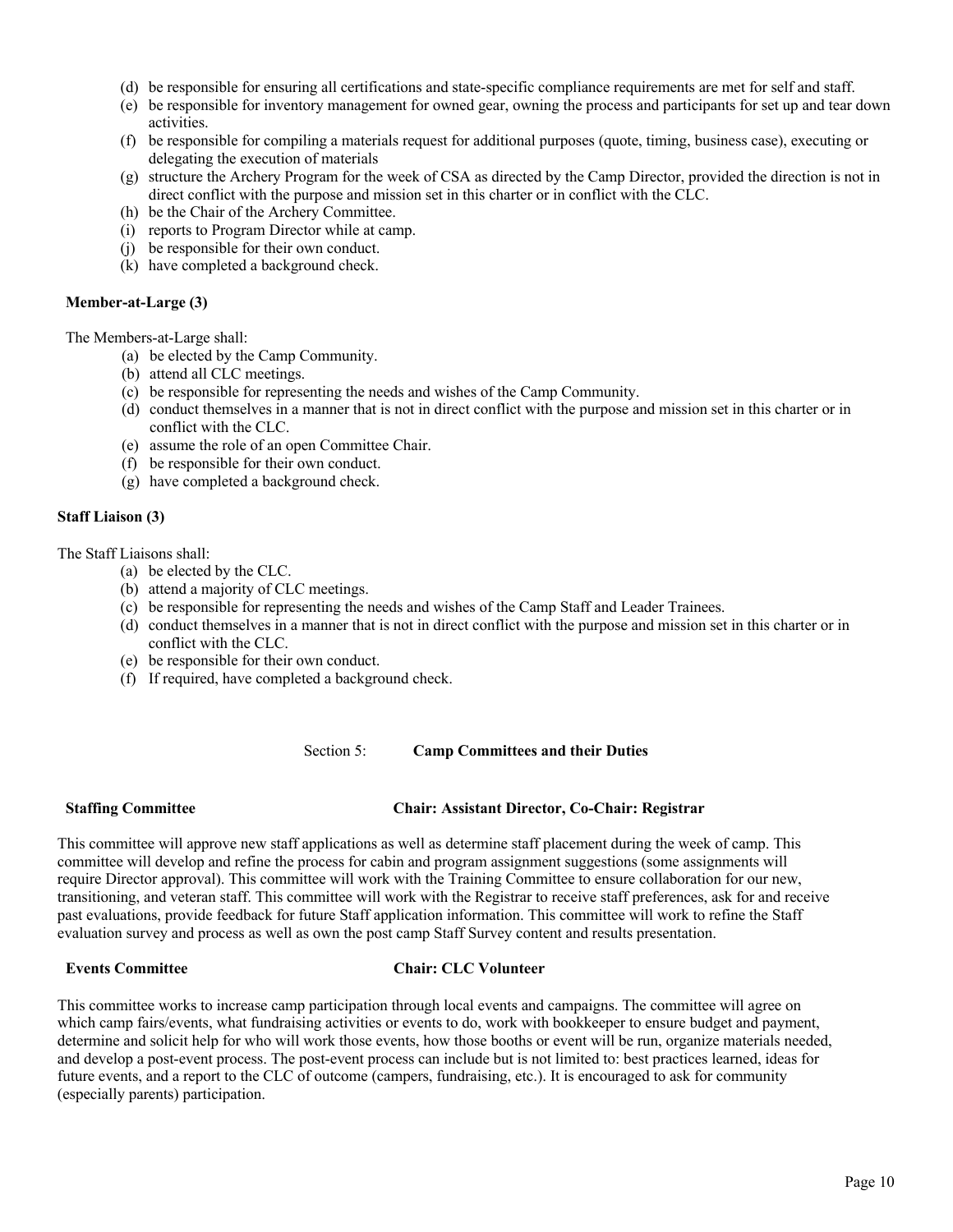#### **Fundraising Committee Chair: CLC Volunteers**

This committee will be charged with ensuring the entire execution of our fundraising ventures, including but not limited to the Fireworks booth, all deadlines and legal/operational aspects with the City, soliciting volunteers (setup, tear down, manning the booth, promoting our booth), inventory management of related camp owned assets, inventory management of current year products, determining discounting programs and campaigns, providing feedback in a post-event report to the CLC.

#### **Spirit Committee Chair: Spirit Director**

This committee assists the Spirit Director plan and execute the year's theme. This committee works with the Spirit Director in any capacity - which can include but is not limited to: helping flesh out ideas, build or make spirit items, to perform or execute spirit items at camp, to present and explain spirit items during CLC meetings and especially during camp training and Staff Set Up Day.

#### **Program Committee Chair: Program Director**

This committee assists the Program Director plan and execute the schedule, the menu, and the overall flow of activities for that year. This committee works with the Program Director in any capacity - which can include but is not limited to: helping to refine the schedule and menu, to design, compile, and finalize the actual Program itself (due weeks before camp training), to incorporate feedback from past notes and solicit additional feedback, to focus or own certain programs such as the Senior Overnight, the Carnival, etc., if needed, helping to present and explain program items during CLC meetings and especially during camp training and Staff Set Up Day.

#### **Scarf Committee Chair: Scarf Director**

The Scarf committee is responsible for helping the chair with inventory management for camp owned materials, scarf making and soliciting volunteers for set up and tear down activities, determining scarf materials needs, making or outsourcing new scarfs (including emblem embroidery, heat pressing or screen printing, etc.), and printing scarf challenges.

# **Training Committee Chair: Medical Director**

This committee will develop the entire program for training new, transitioning and veteran staff. This will include helping the Chair with the development of 1) Videos or Presentations, conference calls, or other items to be given to staff prior to Staff Training Day 2) the content and schedule for the Staff Training Day 3) the content and schedule for the Staff Arrival/Set Up Day. This committee will be in charge of determining and executing the food catering for Staff Training Day.

# **Transportation Committee Chair: Assistant Director**

#### The Transportation Committee is responsible for scheduling and securing transportation to and from camp, including but not limited to buses, chaperones, check-in volunteers, receiving check-out volunteers, Bus Transportation Playbook, etc. This committee will also work with the Registrar and Training Committee Chair to ensure staff driving arrangements for Staff Arrival/Set Up Day and assist the Program Director with arranging the transportation needs for the Senior Overnight. The Transportation Committee will work with the Registrar to get final rosters for buses and alternate transportation arrangements.

# **Technology Committee Chair: CLC Volunteer**

Must consist at a minimum of three elected CLC members, but may also include additional elected or non-elected members. This committee manages, maintains, and secures all of CSA's digital assets, such as the camp website, domain names, email system, registration system, file shares, and promotional media.

# **Archery Committee Chair: Archery Director**

The Archery committee is responsible for helping the chair with inventory management for owned gear, owning the process and soliciting volunteers for set up and tear down activities

#### **Sr. Overnight Committee Chair: CLC Volunteer**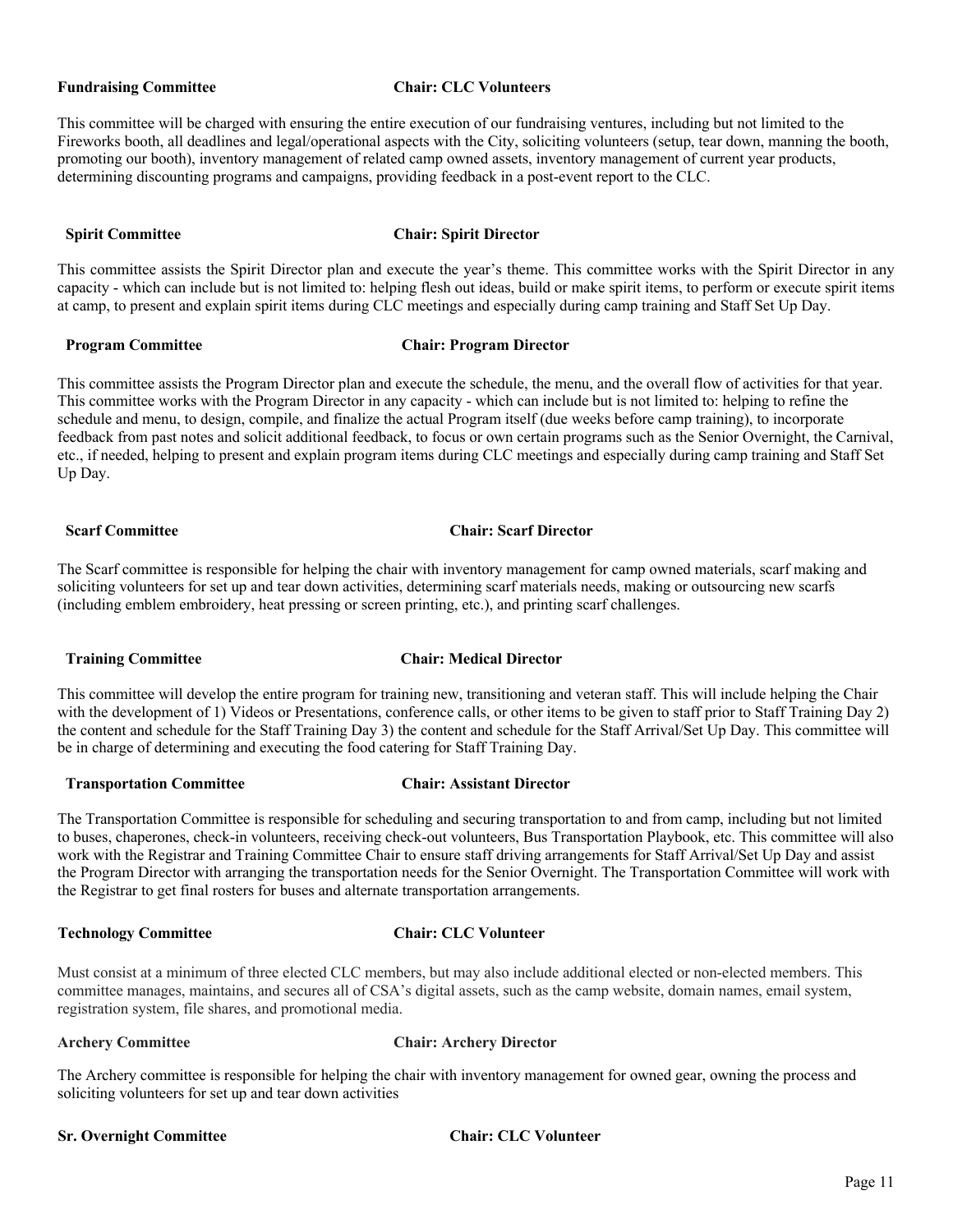This committee will work to plan, schedule and help execute the Sr. Overnight activity prior to the current year's camp session.

#### Section 6: **Camp Funds**

# **Operational Fund**

The operational fund is established mainly to pay the regular operating expenses for CSA and to ensure that the funds are available to execute any week of camp. This would include, but not be limited to, financial aid monies, supply purchases, expenses, camp facility fees, etc.

#### **Endowment Fund**

The endowment fund was established to provide a long term investment opportunity for CSA to allow the monies in this fund to appreciate to provide a yearly campership grant based on interest earned for future years to send children to camp who would otherwise be unable to attend.

#### **Bank Accounts**

There must be four signers on all bank accounts, selected annually from a pool consisting of the Camp Director, Leadership Committee Chair, Members-at-Large, Bookkeeper, or Chaplain, or other CLC members as determined by resolution of the CLC.

#### **Fiscal Year**

The fiscal year for Camp St. Andrews shall begin each year on January  $1<sup>st</sup>$ , and end on December  $31<sup>st</sup>$  of the same year.

Section 7: **Amendments**

#### **Charter**

This Charter may be amended by a two-thirds majority vote of the CLC at any regular Leadership meeting. Changes to any articles or sections must be approved by the CLC and then communicated to the Camp Community.

Section 8: **Reference**

#### **Situations not listed**

In the event that this charter and/or its contained purpose or mission, do not provide enough direction for the CLC or Camp Community to be able to come to a decision, "Robert's Rules of Order" shall be adopted as the source of reference. In the event that "Robert's Rules" do not apply, then it is the responsibility of the CLC to make recommendations for a course of action to the Camp Community, and the Camp Community shall vote, with a two-thirds majority required.

#### **Week of Camp St. Andrews**

#### **Week of Camp**

The week of camp consists of an eight (8) day period beginning on Saturday and ending the following Saturday. This week shall take place within the months of June, July or August, with priority given to the later part of July and the early part of August. All staff arrives on the beginning Saturday, Campers arrive the next day, Sunday. Leader Trainees may be required to arrive either Saturday or Sunday based on the needs of the camp, and as determined by the CLC.

#### **Authority**

Whenever there is a concern for safety, the Medical Director/Medic has the ultimate authority during the week of camp. Any decision, direction, activity or event may be overturned, revised, stopped or canceled by the Medical Director/Medic if he/she feels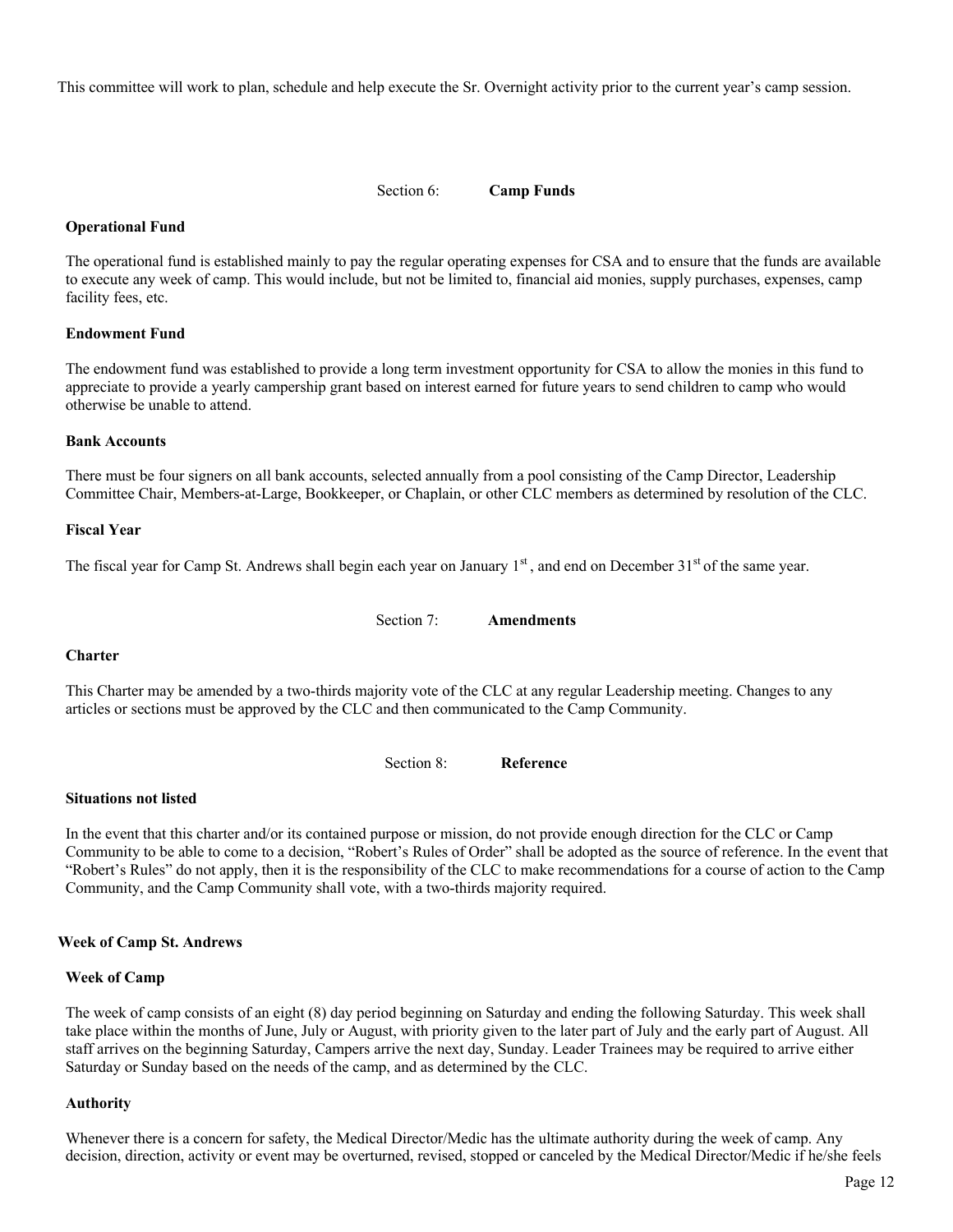that complying would endanger the health and welfare of anyone at camp.

All other matters concerning camp fall under the leadership direction of the Camp Director. The Camp Director, if needed, reports to the Camp Tribunal.

# **Tribunal**

The Camp Tribunal is a five-member panel consisting of the Camp Director, Assistant Camp Director, Chaplain, Medical Director, and Program Director, that, when needed, acts on behalf of the CLC during the week of camp. In the event that any of the aforementioned positions are not occupied, or one person has a conflict of interest, the Scarf Director or another member of the CLC will be selected as the fifth member. At any time, any member of the Camp Tribunal may call the Tribunal to session to resolve any issue. The decision of the Tribunal will be final, and details of events and solution will be reported to the CLC at the next meeting.

Should the Tribunal be called to session to resolve any serious matter involving one or more members of the Tribunal, the voting rights of the member(s) in question shall be suspended. The Camp Director will select member(s) of the CLC present to act as member(s) of the Tribunal until the matter is resolved. Should the serious matter include the Camp Director, responsibility for selecting additional CLC members to act as members of the Tribunal shall fall to the Assistant Camp Director, Program Director, Medical Director/Medic, and Chaplain, in the aforementioned order.

#### **Rules and Policies**

The camp rules and policies, as listed on the current Rules and Policies form, shall apply to all members of CSA from the time of arrival to the camp facility, to their departure from the camp facility, and from the time of arrival to the time of departure from any location/facility used for any training or other camp sponsored event.

#### **Code of Conduct**

The camp code of conduct, as listed on the current Staff and/or Camper Code of Conduct forms, shall apply to all members of CSA from the time of arrival to the camp facility, to their departure from the camp facility, and from the time of arrival to the time of departure from any location/facility used for any training or other camp sponsored event. All of the camp's staff are expected to act in a responsible manner. All staff members are expected to use good judgment in determining what actions and activities may result in injury to others or work to the detriment of camp.

# **Hierarchy**

(a) Example of Camp Director with Assistant Camp Director Organization Hierarchy (See end of document)

Section 9: **Exhibits** 

**Exhibit A: Camp Rules and Policies ( \_\_ pages) Exhibit B: Staff Code of Conduct ( \_\_ pages) Exhibit C: Camper Code of Conduct ( \_\_ pages) Exhibit D: CSA Waiver ( \_\_ pages) Exhibit E:** {Other important forms and policies we want to include here} ( \_\_ pages) **Exhibit F: Hierarchy Chart ( \_\_ pages)**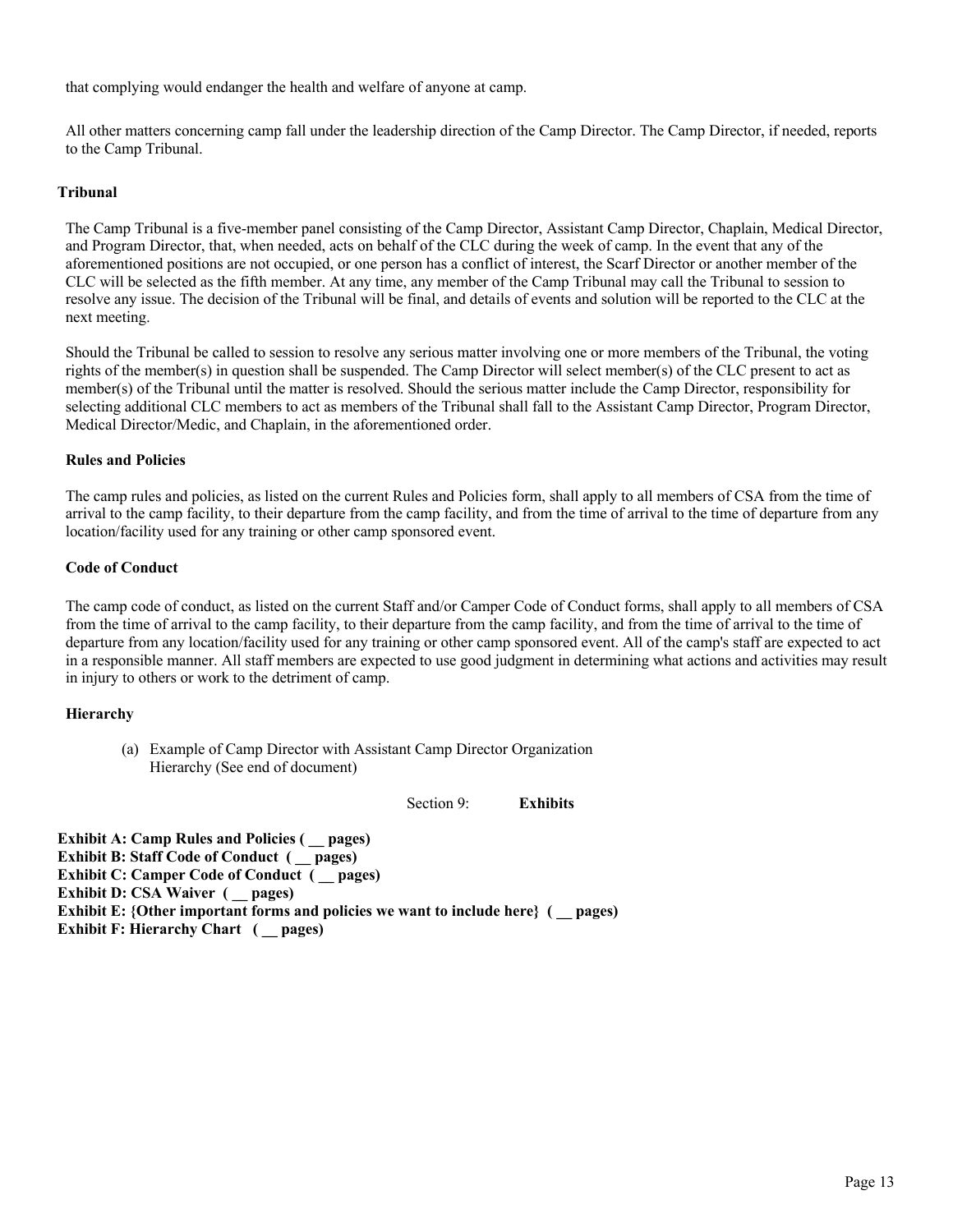#### **Change Log**

*As of Revision 2 (Jan 8, 2022), all changes to the charter must be permanently recorded here. Upon notification, the CSA Community*  has 30 days to object to the accepted revisions. If no objections are received, the revisions shall be adopted. The latest charter *revision(s) shall be listed first. Revisions must be logged with their original wording, and all accepted changes, additions, and deletions shall be formatted as noted below:*

Revisions proposed on [date]; accepted by CLC/Community on [date]:

[Page #, i.e. "**p5**"]

#### **This is the revised text's Section/Subsection Header**

This is the full, original previous charter wording with color-coded revisions being noted recorded here in the Change Log. Note the exinclusion of the section/subsection header above.

**Reason:** [reason for change]

**Logged by:** [initials of CLC member recording the revision in the change log]

#### **\*\*\*REVISION 2\*\*\***

#### **Revisions proposed and accepted by CLC/Community on January 8, 2022:**

#### **p1:**

\*On May 25, 2017 Camp St. Andrews became a California Non-Profit Corporation, Camp St. Andrews, Inc (aka CSA, Inc.). As an incorporated entity, CSA, Inc. must adopt corporate bylaws with specific, legally binding content. As the pre-existing Camp Bylaws may undermine, confuse, or otherwise conflict with the new CSA, Inc. Corporate Bylaws, the Camp Community voted to adopt the following rewritten "Charter" in place of all prior revisions. Though not legally binding, the following shall serve as the new governing document for the Camp Leadership Committee (formerly "Camp Board") and its subcommittees, while the Camp St. Andrews, Inc. Corporate Bylaws shall serve as this non-profit organization's official bylaws. This preface may be removed one y from the document's adoption date.

**Reason:** Temporary preface following transition from orig bylaws to new charter, removable after 1 year, as noted. **Logged by:** MS

#### **p4:**

#### **Number of Leadership Committee Members**

The voting membership of the Leadership Committee shall consist of the Camp Director, Assistant Camp Director, Registrar, Assistant Registrar, Registrations Account Manager, Bookkeeper, Program Director, Spirit Director, Medical Director, Chaplain, Scarf Director, three camp community Members-at-Large, Archery Director, and Operations Director.

**Reason:** New CLC position of Registrations Account Manager created. **Logged by:** MS

#### p5:

…

#### **Leadership Committee Chair**

The Leadership Committee Chair shall:

(i)  $\overrightarrow{if}$  required, have completed a background check.

**Reason:** Oversight from original charter; all CLC members  $18+$  require background check. **Logged by:** MS

# p5: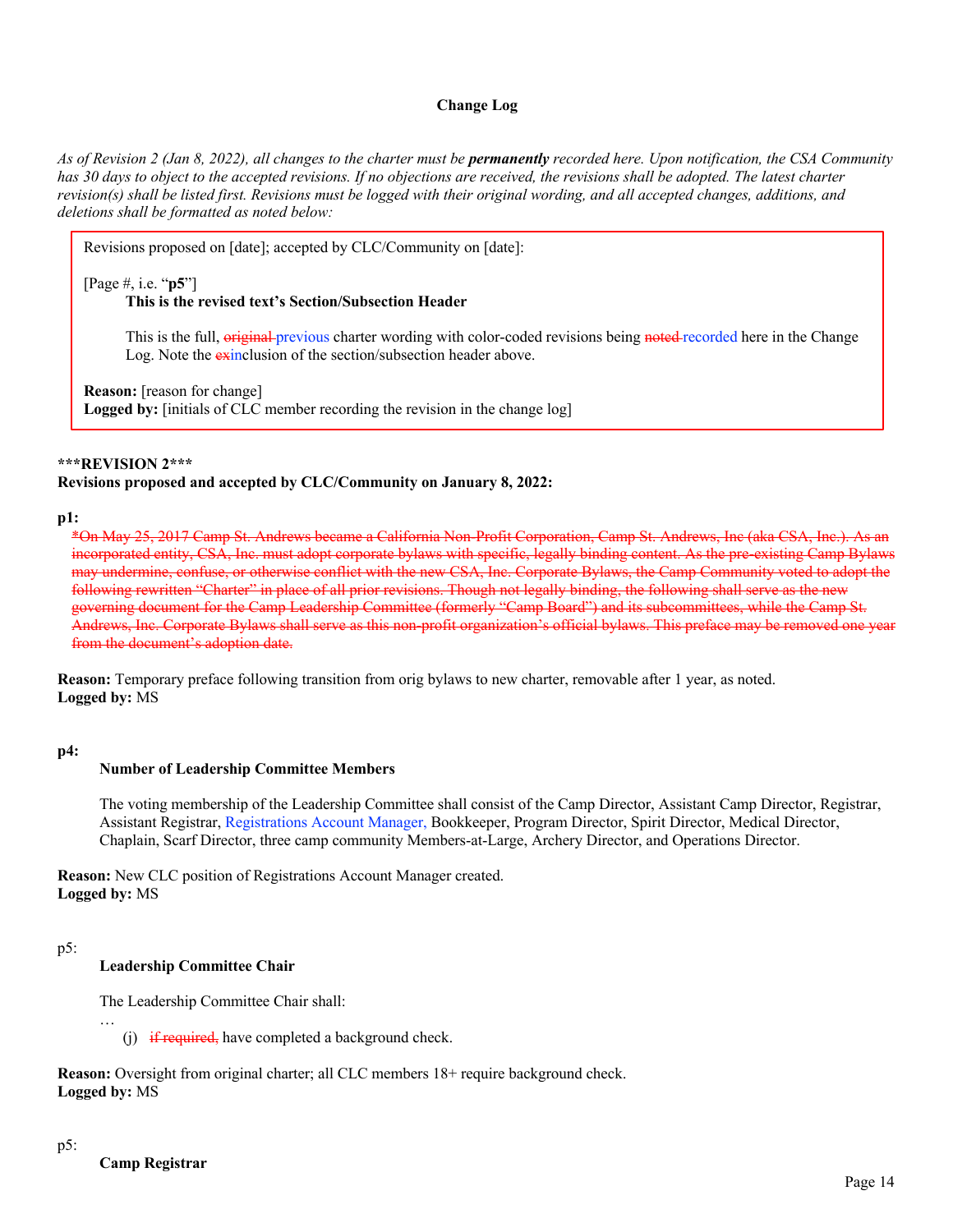The Camp Registrar shall:

…

- (d) be responsible for collecting the mail, disseminating the mail to appropriate members.
- (e) be responsible for making deposits of monies received and reporting details of deposits to the Bookkeeper.
- (d) Oversee Registrations Account Manager's responsibilities, including financial reporting of transactions are provided to the Bookkeeper, including deposits of monies received for registration, transportation, merchandise; monies refunded; camperships, credits, and donations received via registration.
- $(f)(e)$  be responsible for mailings, postings and notifications with regards to camp business registration.
- $(g)(f)$  take direction from the Camp Director, provided that the direction is not in direct conflict with the purpose and mission set in this Charter, or in conflict with the CLC.
- $\bigoplus$ (g) be responsible for camper and leader-trainee registrations and staff applications, including managing the registration website and portal.
- $(H)$  appoint an Assistant Camp Registrar and Registrations Account Manager to assist with registrations duties, as outlined in their respective job descriptions, below, and to train for future Camp Registrar position.
- $\overrightarrow{(i)}$  be responsible for their own conduct.
- $(k)(j)$  have completed a background check.

**Reason:** Updates to Registrar responsibilities/division of labor after creation of new Registrations Account Manager position. **Logged by:** MS

#### **p5-6:**

#### **Assistant Camp Registrar**

The Assistant Camp Registrar shall:

- (a) be nominated by the Camp Registrar.
- (b) be approved by the Camp Community.
- (c) attend all CLC meetings.
- (d) be responsible for aiding the registrar with the registration duties of CSA.
- (e) be responsible for aiding the registrar with mailings, postings and notifications with regards to camp registration.
- (f) take direction from the Camp Director, provided that the direction is not in direct conflict with the purpose and mission set in this charter, or in conflict with the CLC.

(g) aid the registrar with camper and leader-trainee registrations and staff applications, including managing the registration website and portal.

- (h) be responsible for their own conduct.
- (i) have completed a background check.

**Reason:** Oversight from Revision 1 – Adding full details of previously established Assistant Camp Registrar position. **Logged by:** MS

#### **p6:**

#### **Registrations Account Manager**

The Registrations Account Manager shall:

- (a) be nominated by the Camp Registrar.
- (b) be approved by the Camp Community.
- (c) attend all CLC meetings.
- (d) utilize the camp registration program.
- (e) be responsible for any required adjustments to invoices and payments for camp registrants, as well as communicating with registrants regarding such adjustments, including:
	- i. addition of charges to registrants' accounts, as needed, including bus ride home, merchandise, or other fees missed during or after registration.
	- ii. apply discounts and credits to registrants' accounts, as needed, including Bring-a-Friend discount, financial aid, fireworks booth volunteer hours, and bus chaperoning.
	- iii. apply prior year credit balances to current registrations.
	- iv. cancel registrations and refund fees as needed.
	- v. provide Bookkeeper with relevant documentation/reporting.
		- (f) manage the financial aid approval process, including: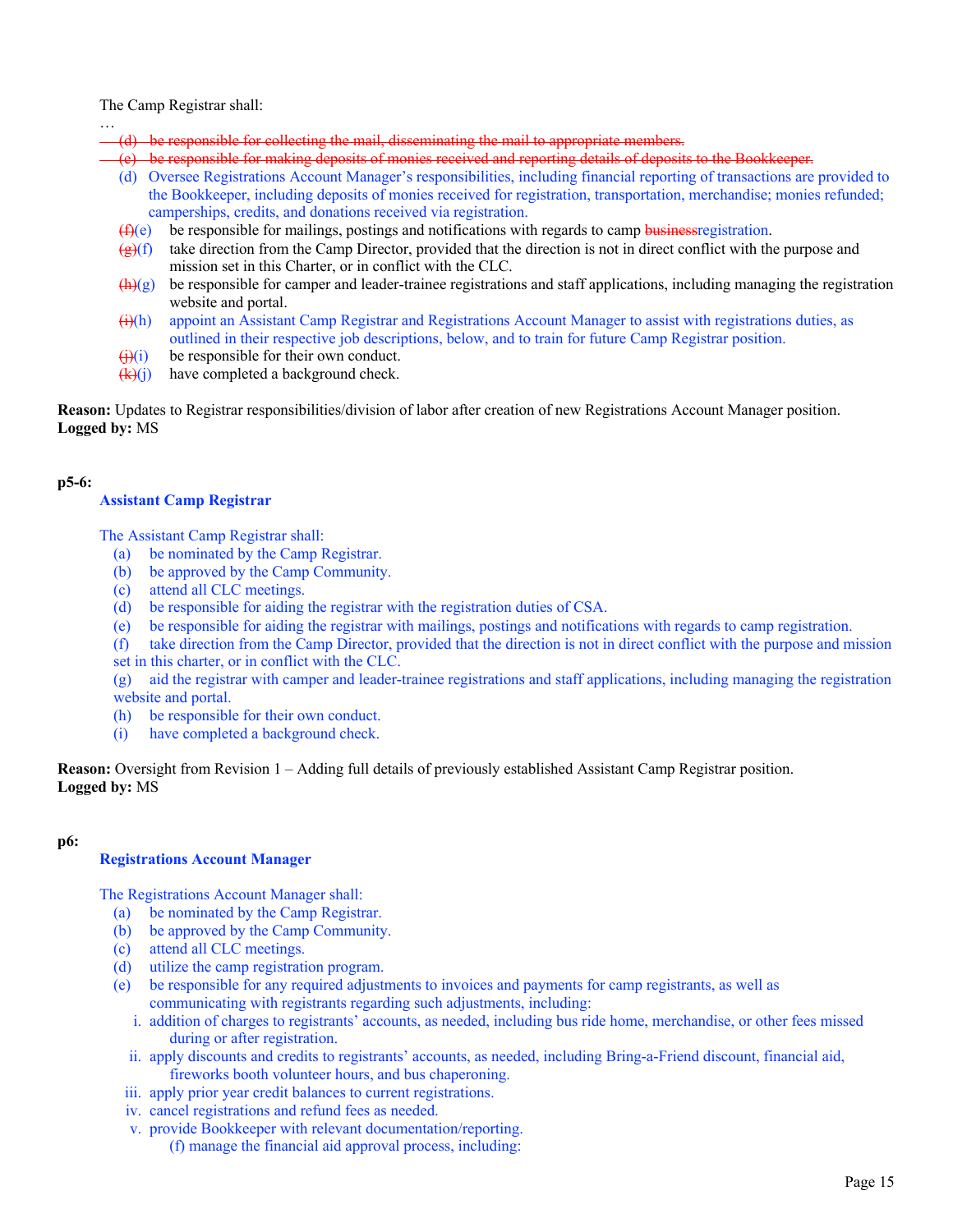- i. ensure required financial aid form(s) are completed for all requests by deadline date.
- ii. send reminders to registrants to complete forms if they checked the financial aid box.
- iii. meet/confer with Financial Aid Committee to review requests on regular schedule.
- iv. maintain tracking report for financial aid; match to budget.
- v. communicate with registrants regarding financial aid awards/status and other account-related questions.
- (g) be responsible for their own conduct.
- (h) have completed a background check.

**Reason:** Detailing newly created Assistant Camp Registrar CLC position. **Logged by:** MS

# p7:

# **Program Director**

…

The Program Director shall:

(c) appoint an Assistant Program Director (non-CLC position), if possible, to assist with Program duties at camp, and to train for future Program Director position.

 $\left(\frac{e}{c}\right)$  be responsible for composing the schedule of events for the entire week, including but not limited to meal plans, canteen and coordinating with facility contacts.

 $(d)$ (e) be responsible for directing all of the program activities associated with the week of CSA, as directed by the Camp Director.

 $\left(\frac{\Theta}{f}\right)$  take direction from the Camp Director, and structure the programs for the week of CSA, provided the direction is not in direct conflict with the purpose and mission set in this charter or in conflict with the CLC.

- $(f)(g)$  be the Chair of the Program Committee.
- $\left(\frac{g}{g}\right)$ (h) report to Camp Director while at camp.
- $(h)(i)$  assume responsibility for the welfare of all Leader Trainees and Program Staff assigned to him/her.
- $\overline{(i)(i)}$  be on duty at all times while at camp.
- $\left(\frac{f}{f}\right)(k)$  meet with Unit Directors and Spirit Director daily to coordinate activities.
- $(k)(l)$  take opportunities to coach and mentor leadership skills with Program Staff.
- $\frac{H(m)}{m}$  always be available to relieve any Program Staff position (or find relief) as needed for emergencies.
- $(m)(n)$  is a member of the Tribunal.
- $\left(\frac{f(n)}{n}\right)$  be responsible for their own conduct.
- $\Theta(p)$  have completed a background check.

**Reason:** Previously added, optional role of Asst. Program Director. **Logged by:** MS

# p7-8:

# **Spirit Director**

…

The Spirit Director shall:

(c) appoint an Assistant Spirit Director/Campfire Director (non-CLC position), if possible, to assist with Spirit/Campfire duties at camp, and to train for future Spirit Director position.

 $\left(\frac{\Theta}{\Theta}\right)$  be responsible for the Spirit/Theme of camp, and coordinate all activities with Program Director prior to and at camp as needed, keeping the Spirit/Theme alive through theme participation, announcements, involving the campers and staff in exciting activities during non-session activities.

 $(d)(e)$  be responsible for the scheduling and running (or delegation to a dedicated campfire director) of campfire during the week of CSA.

 $\left(\frac{e}{f}\right)$  structure Spirit/Theme and Campfire programs for the week of CSA as directed by the Camp Director, provided the direction is not in direct conflict with the purpose and mission set in this charter or in conflict with the CLC.

 $(f)(g)$  be the Chair of the Spirit Committee.

 $\frac{1}{\sqrt{g}}(h)$  reports to Camp Director while at camp.

 $\bigoplus$  (i) must be capable of filling in and assuming the responsibilities of Program Director if needed.

 $(i)(j)$  be responsible for conducting Campfire being conducted in a manner befitting and appropriate to CSA and its

purpose, mission, and good taste.

 $\left(\frac{1}{k}\right)(k)$  be responsible for their own conduct.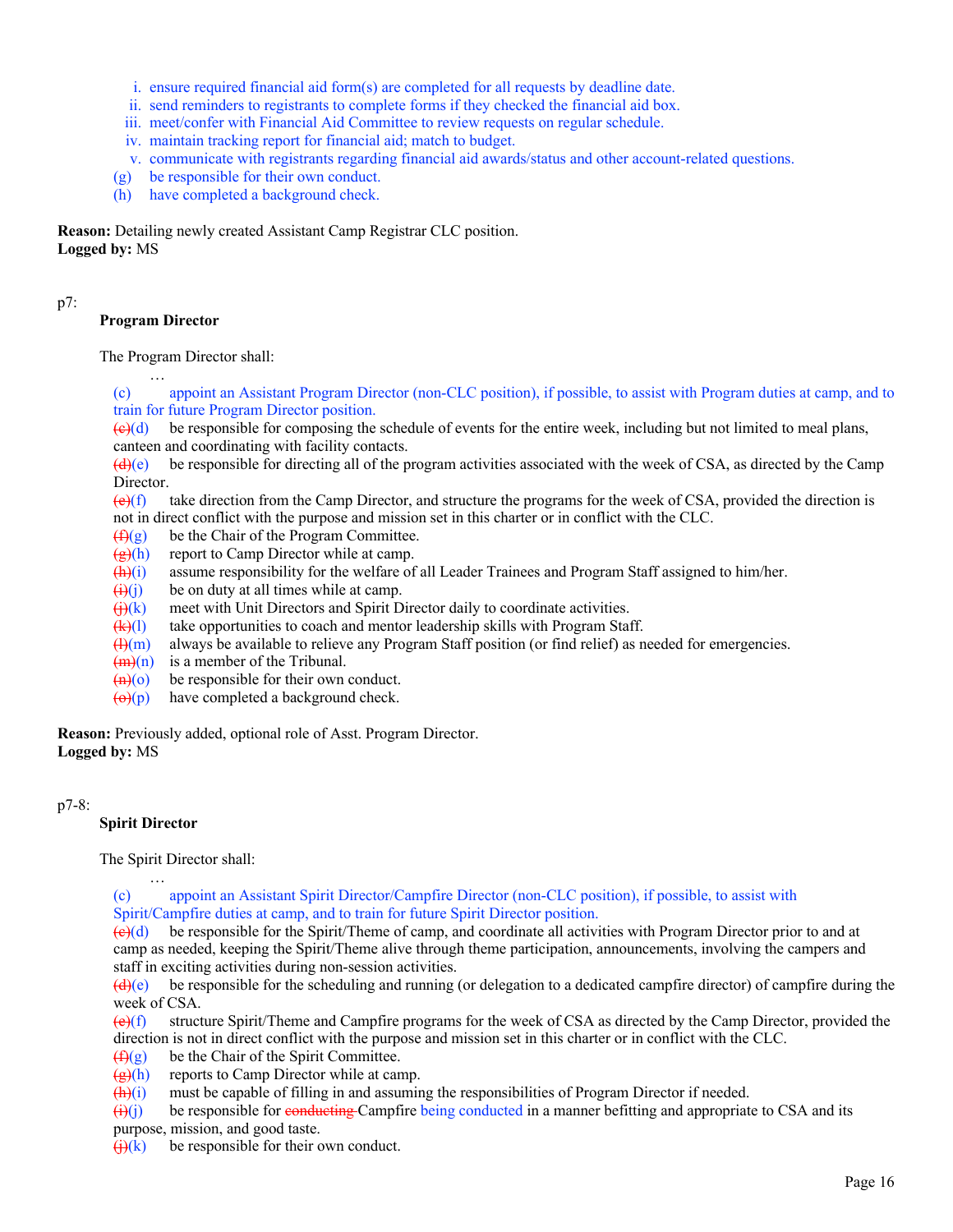#### $(k)(l)$  have completed a background check.

**Reason:** Previously added, optional role of Asst. Spirit Director or Campfire Director. **Logged by:** MS

#### p8:

# **Medical Director**

…

The Medical Director shall:

(c) appoint an Assistant Medical Director/Medic (non-CLC position), if possible, to assist with medical duties at camp, and to train for future Medical Director position.

 $\left(\frac{\Theta}{\Theta}\right)$  be responsible for acting as the primary safety contact for all of camp, and ensuring that the week of CSA, campers and staff, comply with all safety and medical regulations.

 $(d)(e)$  take direction from the CLC, and structure safety and training programs for the week of CSA, provided the direction is not in direct conflict with the purpose and mission set in this charter.

 $(e)(f)$  be the Chair of the Training Committee.

 $(f)(g)$  possess the required and necessary certification in First Aid/Lifesaving and CPR, plus whatever other certification necessary for the position as required by ACA, state regulations, any governing bodies that Camp St. Andrews affiliates themselves with, and/or our insurance agreement.

- $\left(\frac{\mathbf{g}}{\mathbf{g}}\right)$  reports to Camp Director while at camp.
- $\frac{h(x)}{h(x)}$  be responsible for the safety of everyone at camp.
- $(i)(j)$  be responsible for securing the medications of those attending, and distribution of said medications.
- $\bigoplus (k)$  must maintain and ensure camper and staffer confidentiality.
- $(k)(l)$  be on duty or available at all times while at camp.
- $\left(\frac{H}{m}\right)$  is a member of the Tribunal.
- $\frac{1}{2}$ (m)(n) be responsible for their own conduct.
- $\left(\frac{h}{c}\right)$  have completed a background check.

**Reason:** Previously added, optional role of Asst. Medical Directo/Medic. **Logged by:** MS

# p9:

# **Scarf Director**

The Scarf Director shall:

… (c) appoint an Assistant Scarf Director (non-CLC position), if possible, to assist with Scarf duties at camp, and to train for future Scarf Director position.

 $\left(\frac{\theta}{\theta}\right)$  be responsible for directing all of the scarf activities associated with the week of CSA, both during camp and before camp.

 $(d)$ (e) take direction from the Camp Director, and structure the Scarf program for the week of CSA, provided the direction is not in direct conflict with the purpose and mission set in this charter.

- $(e)(f)$  be the Chair of the Scarf Committee.
- $(f)(g)$  reports to Camp Director while at camp.
- $(g)(h)$  have accepted the challenge of the White Scarf.

 $\frac{h(x)}{h(x)}$  be responsible for scheduling scarf ceremonies with the Program Director to minimize conflicts with camp activities.

 $\Theta(i)$  be responsible for conducting or delegating scarf discussions in a group or individual setting.

- $\left(\frac{1}{k}\right)(k)$  is an alternate member of the Tribunal.
- $(k)(l)$  be responsible for their own conduct.
- $\frac{H(m)}{m}$  have completed a background check.

**Reason:** Previously added, optional role of Asst. Scarf Director. **Logged by:** MS